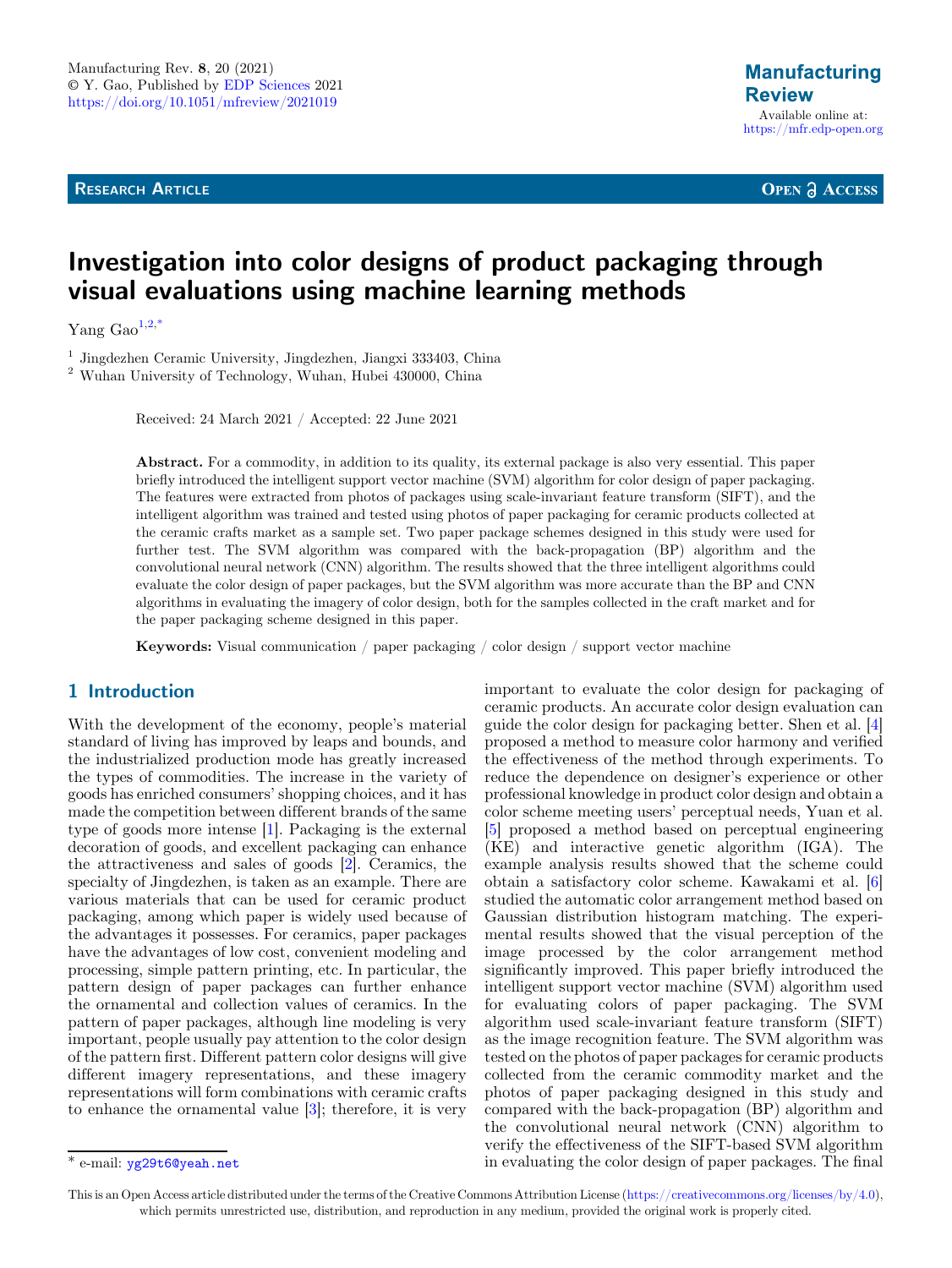

Fig. 1. The process of the color design evaluation of paper packaging for ceramic products based on SVM.

results verified that the SIFT-based SVM algorithm could effectively evaluate the color design of paper packaging for ceramic products. This study identified the design of packages with the SVM algorithm instead of the manual recognition method, which improves the evaluation efficiency of packaging design and provides a more effective guidance for packaging design.

# 2 Color evaluation of paper packaging

When the ceramic handicraft itself has appreciation values, although it can also attract consumers, adding an excellent package can further enhance its value [[7\]](#page-6-0). The types of materials that can be used for commodity packaging include plastics, metals, and even ores. Paper has the advantages of low cost, easy processing, and simple printing; therefore, it has been more widely used in commodity packaging. Paper packaging has a wide range of choices in appearance design because of the simple printing and texture features of paper. Package pattern is the decoration of commodity packages, and the excellence of package patterns not only depends on the shape of the patterns but also depends on the color design of the patterns and the whole package.

When consumers choose goods, they usually observe the appearance of the goods through vision firstly. Compared with the lines of the packaging pattern, it is easier to notice colors with larger areas. Different colors will bring people different emotional feelings, and the color design of the pattern in the package will convey the emotion to consumers. On the one hand, excellent color design for packaging can directly attract the attention of consumers; on the other hand, the imagery conveyed by the color design can also foil ceramic crafts [\[8](#page-6-0)]. Therefore, for commodity packaging, color design for packaging is also an important part. An accurate evaluation of color design in different preferences of consumers can provide an effective reference direction for color design and enhance the attractiveness of commodity packaging to consumers.

#### 2.1 Evaluation of paper packaging based on SVM

The color design of paper packages does not follow the fixed formula law like science. Although there will be relevant restrictions in the design process to ensure that the design scheme will not go wild, it still depends on the designers' perceptual knowledge of the pattern color, and evaluations of designers and consumers on the design scheme is also based on the perceptual knowledge; as a result, the evaluation feedback of color design schemes is fuzzy and perceptual, which is not conducive to the optimization of package color design. With the development of computer technology, intelligent algorithms have been applied to evaluating color design, which is fuzzy and perceptual.

As the scheme of color design for paper packaging is not a mass product, the number of schemes to be evaluated is generally not too many, i.e., it is a small-sample recognition; therefore, this study selected SVM [[9\]](#page-6-0), which is more suitable for small-sample classification, to evaluate the color design scheme of packaging. The classification principle of SVM for a sample set is as follows. The hyperplane of the space where the sample is divided is searched in the vector space where the coordinate axis is the characteristic quantity of the sample. The dimension of the vector space depends on the number of coordinate axes, and the number of coordinate axes depends on the number of feature types used for judging sample types.

In this study, the design scheme of paper packaging for ceramic products was evaluated by SVM. The training and use process after training are shown in Figure 1.

○<sup>1</sup> Photos of paper packages for ceramic products are collected as a sample set of the color design scheme. In the sample set, every photo of paper packaging has a label. The label content is the imagery representation of color design conveyed to consumers through visual communication, i.e., the visual feeling of packaging color to consumers, such as cold and warm, light and dark, dynamic and static, sense of technology, etc.

○<sup>2</sup> Color features are extracted from the photos of paper packaging. The SIFT feature is selected in this study [\[10](#page-6-0)]. The descriptor of this feature is invariant in illumination, rotation, scale, etc., which means that the same feature can be obtained in the face of the same package under different illuminations, shooting angles, and shooting distances, which reduces the shooting requirements of the package color design to be evaluated and makes the evaluation model more universal. The steps of SIFT feature extraction are as follows. Firstly, the image is convoluted by a twodimensional Gaussian function with variable scale to obtain the corresponding scale space; then, a Gaussian difference pyramid is constructed using the DoG operator [\[11](#page-6-0)]. The formula of the DoG operator is:

$$
D(x, y, \sigma) = (G(x, y, k\sigma) - G(x, y, \sigma)) \times I(x, y), \quad (1)
$$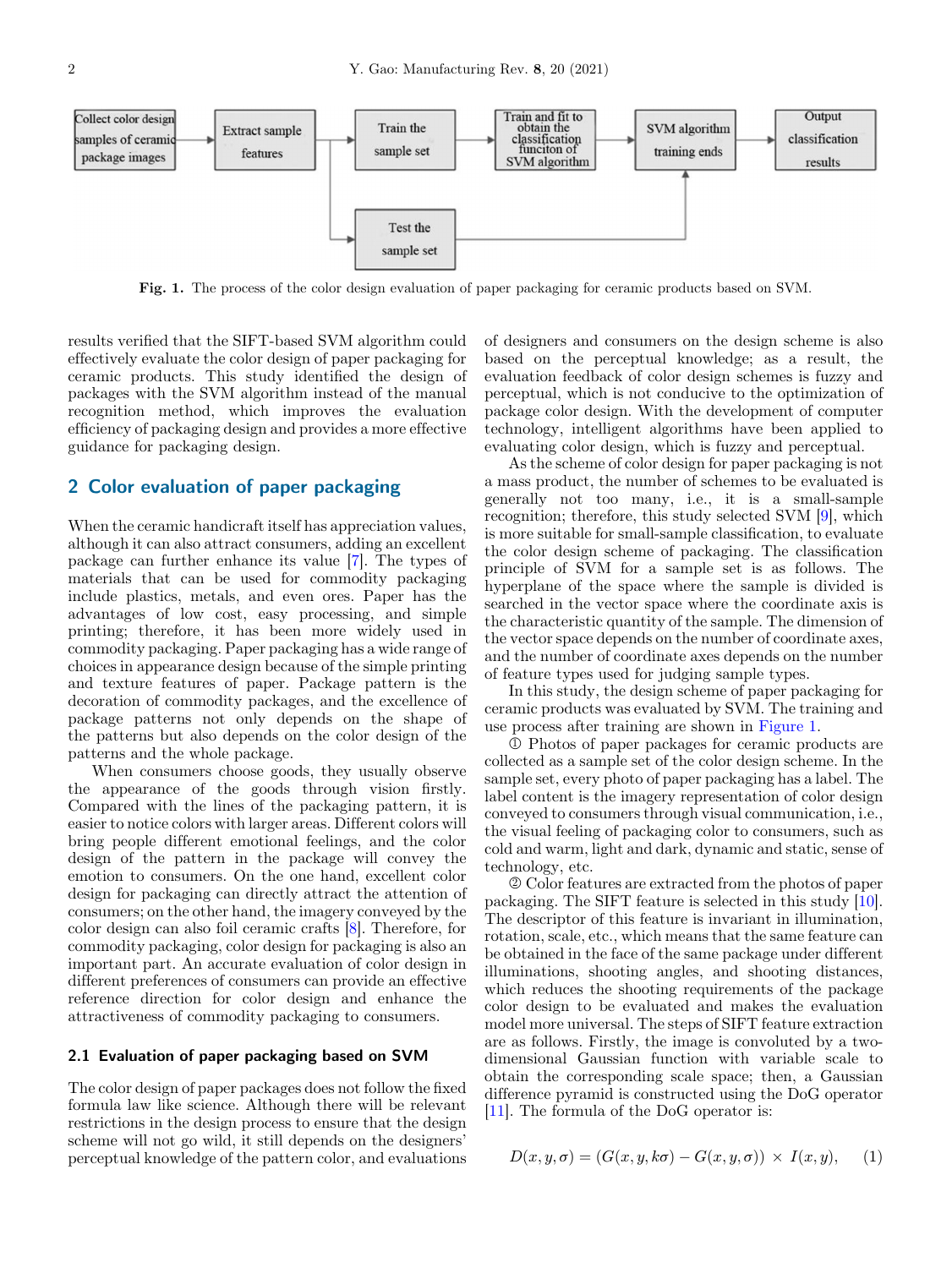where  $D(x, y, \sigma)$  is the DoG operator whose scale factor is  $\sigma$ ,  $G(x, y, \sigma)$  and  $G(x, y, k\sigma)$  are the Gaussian filter function whose scale factor is  $\sigma$  and the Gaussian filter function at the adjacent scale, and  $I(x, y)$  is the original image. The local extremum point of an image in every scale in the Gaussian difference pyramid constructed by the DoG operator is searched. The selection criterion of the local extremum point is that the point should be larger or smaller than all points in the same scale and adjacent scale image. Taking the extremum point in every layer of an image in the pyramid as the center, the appropriate neighborhood is selected, and the pixel gradient within the

neighborhood of every extremum point is calculated and counted, including gradient value, gradient modulus value, and gradient direction. The corresponding calculation formulas are:

#### See equation (2) below.

where  $\text{grad}I(x, y)$  is the gradient of pixels,  $m(x, y)$  is the modulus corresponding to the pixel gradient,  $\theta(x, y)$  is the direction corresponding to the pixel gradient, and  $L(x, y)$  is the grayscale of the pixel. After calculating the gradient in the neighborhood of the extremum point according to equation (2), the pixel gradient is grouped and accumulated every 10 ° to construct a gradient histogram; finally, the histogram corresponding to the main direction of each extremum point and the histogram of the direction greater than 80% of the gradient peak value in the main direction is combined into a SIFT feature.

○<sup>3</sup> The extracted SIFT features of the samples are divided into a training sample set and a test sample set, and the SVM classification function is trained and fit by the training samples. The SVM classification function is:

$$
f(x) = \text{sgn}\left(\sum_{i=1}^{n} \alpha_i y_i K(x_i, x) + b\right),\tag{3}
$$

where  $\alpha_i$  is the Lagrange coefficient,  $x_i$  is the feature vector of sample i,  $y_i$  is the category label of sample i,  $K(x_i, x)$  is the kernel function  $[12]$  $[12]$ , which is used for mapping the feature vector to the high-dimensional space to reduce the nonlinear degree of sample feature distribution, and b is the bias term.

○<sup>4</sup> After SVM training, the SVM model is tested with the test training set, and the classification results are output.

#### 3 Case analysis

#### 3.1 Experimental environment

In this study, the color design evaluation algorithm of paper packaging for ceramic products based on SVM was simulated using MATLAB software [\[13](#page-6-0)]. The experiment was carried out by a server in a laboratory. The configurations of the server were Core i7 processor, 32G memory, and Windows 7 operating system.

#### 3.2 Experimental data

The main purpose of this paper is to build an algorithm that can objectively evaluate the color design of paper packaging of ceramic products from the perspective of visual communication through machine vision. In this study, the SIFT feature of an image was selected as the basis for judging the quality of color design, and the color design was evaluated according to SIFT. As a machine learning algorithm, the SVM algorithm needed corresponding training before evaluating the color design of paper packages. To train the SVM algorithm, it needed to collect enough training samples.

Several paper packages for ceramic products were photographed at the Jingdezhen ceramic crafts market. Each kind of package were photographed from multiple angles to ensure the diversity of training samples. Every angle of the photo was rotated, symmetrical, and tilted, respectively. Three hundred photos of paper packages for ceramic products were collected, and 1800 photos were obtained after transformation. In addition to the sample photos collected from the handicraft market for training and testing, the color design scheme of paper packages for ceramic products designed in this study was also included, as shown in [Figure 2](#page-3-0); [Figure 2](#page-3-0) is also part of the sample set. The design scheme of paper packaging for ceramic products designed in this study was mainly used to further verify the intelligent evaluation effect of the SVM algorithm on the color design of paper packaging.

#### 3.3 Experimental methods

(1) Sample pretreatment of paper package color design.

When machine learning algorithms such as the SVM algorithm are trained, the training samples need to have result labels to be judged by the algorithm. In this study, the purpose of using the SVM algorithm is to quickly and objectively evaluate the color design scheme; therefore,

$$
\begin{cases}\n\operatorname{grad} I(x,y) = \left(\frac{\partial I}{\partial x}, \frac{\partial I}{\partial y}\right) \\
m(x,y) = \sqrt{\left(L(x+1,y) - L(x-1,y)\right)^2 + \left(L(x,y+1) - L(x,y-1)\right)^2}, \\
\theta(x,y) = \tan^{-1}\left[\frac{L(x,y+1) - L(x,y-1)}{L(x+1,y) - L(x-1,y)}\right]\n\end{cases}
$$
\n(2)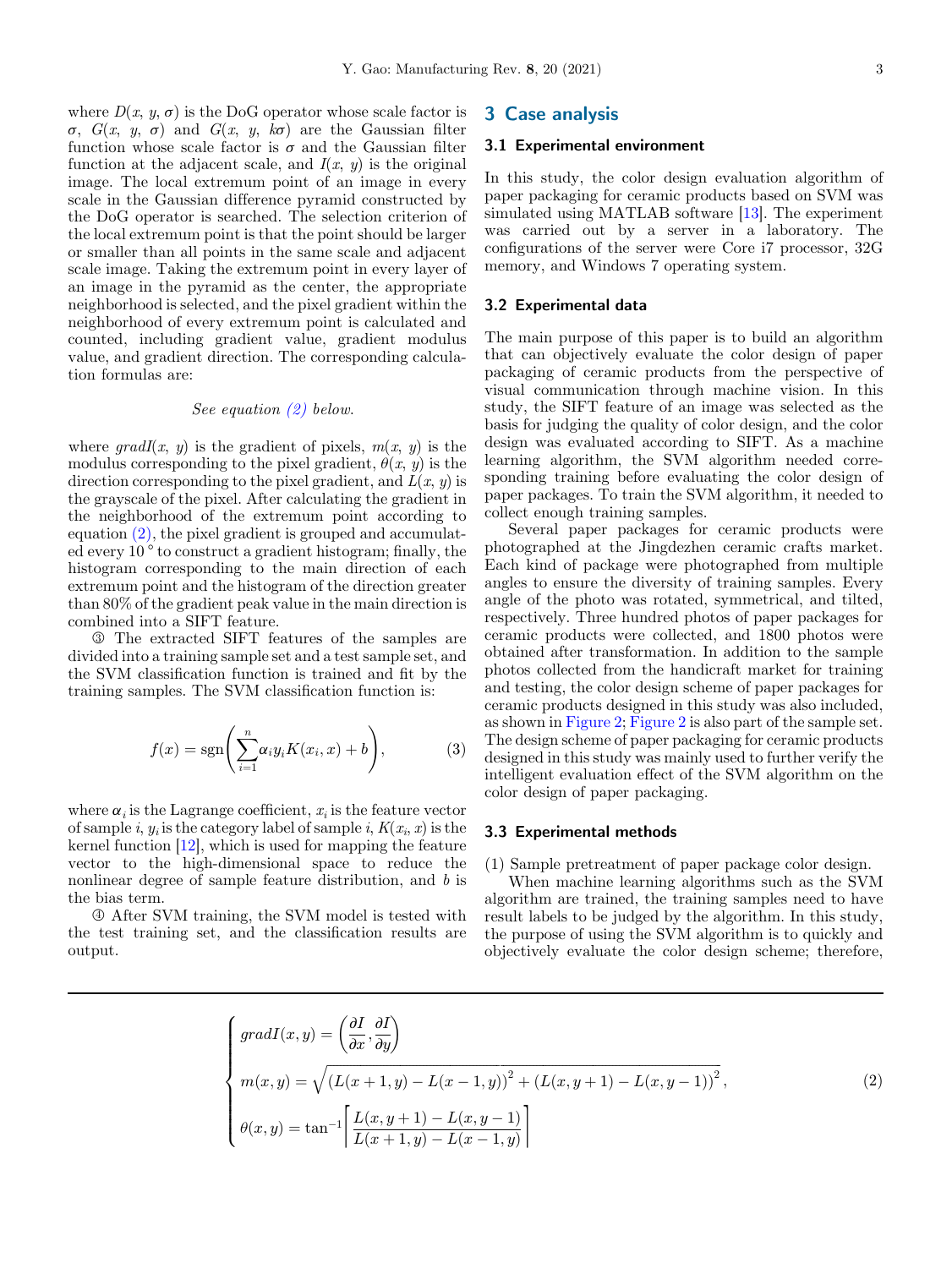<span id="page-3-0"></span>

Fig. 2. The design scheme of paper packaging for ceramic products proposed in this study.

Table 1. The main content of the questionnaire.

| No. of imagery | Imagery (negative) | Likert scale |      |                |  |                |   |  | Imagery (positive) |
|----------------|--------------------|--------------|------|----------------|--|----------------|---|--|--------------------|
|                | $-3$               | $-2$         | $-1$ | $\overline{0}$ |  | $\overline{2}$ | 3 |  |                    |
|                | Depressing         |              |      |                |  |                |   |  | Dynamic            |
| $\overline{2}$ | Tacky              |              |      |                |  |                |   |  | Fresh              |
| 3              | Uncomfortable      |              |      |                |  |                |   |  | Comfortable        |
| $\overline{4}$ | Disorderly         |              |      |                |  |                |   |  | Simple             |
| $\overline{5}$ | Vulgar             |              |      |                |  |                |   |  | Elegant            |
| 6              | Ordinary           |              |      |                |  |                |   |  | Amazing            |

the sample set needed to have the evaluation tag corresponding to the scheme. However, when the paper package was photographed to collect the color design samples, the evaluation labels would not be obtained simultaneously; thus, the samples needed to be manually marked. This paper evaluated the samples in the form of a questionnaire. The questionnaire was distributed to 100 randomly selected volunteers. The average age of the volunteers was  $20 \pm 1$  years, and the 50 males and 50 females all engaged in industries related to package design. The main content of the questionnaire is shown in Table 1.

Table 1 shows that the imagery evaluation of the color design of each paper packaging for ceramic products, and there were six aspects. Every aspect of evaluation included positive and negative imageries. The imagery bias of the color design was measured by the Likert scale [\[14](#page-6-0)]; the larger the number was, the closer the positive imagery was. The final statistical evaluation result was that the average value of the Likert scale was used when the sample was given six aspects of imagery evaluation labels. As the evaluation of the design of paper packaging is relatively subjective, the questionnaire was used. To make the evaluation as objective as possible, the evaluation results of the 100 randomly selected volunteers were recorded. The Likert scale was used as the scoring mode because it is a common method for evaluating imagery tendency and has been verified reliable by most users. The six imageries

shown in Table 1 were the first six imageries that were paid more attention to in another questionnaire.

(2) Training and testing of the SVM algorithm for evaluating the color design of paper packaging.

The collected and expanded samples were divided into a training set and a test set, in which the training set accounted for 60% of the total samples and the test set accounted for 40% of the total samples. The SVM algorithm was trained by the training set, and the related parameters of the SVM algorithm are as follows. The kernel function and penalty parameter were selected by the K-fold cross-validation method, and the sigmoid function was selected as the kernel function, and the penalty parameter was 1.

In addition to training the SVM algorithm and testing it with the test set, the BP neural network algorithm was used for comparison. The BP neural network algorithm is a traditional neural network algorithm, which fits the nonlinear law by projecting feature data in a highdimensional space with a nonlinear activation function. The basic working principle of the BP neural network algorithm is to input the extracted SIFT image features in the input layer, perform forward calculation on the image features through the activation function in the hidden layer, and get the calculation result in the output layer. If it is in the training stage, the hyperparameters in the hidden layer are adjusted reversely according to the error between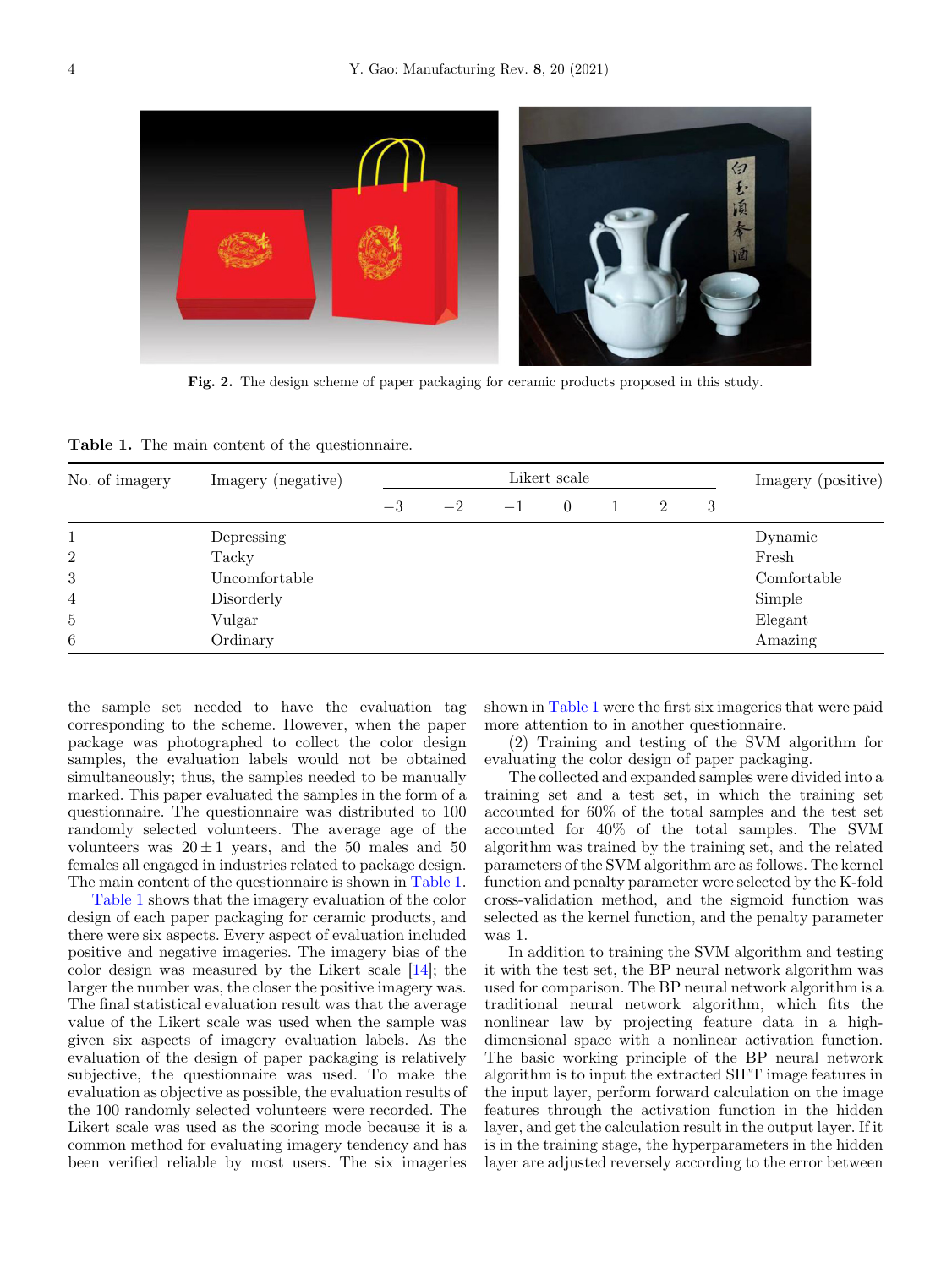the calculated results obtained in the output layer and the actual results. After training, the hyperparameters are fixed, the image features to be detected are input in the input layer, and the recognition result is obtained by forward calculation. The relevant parameters of the BP neural network algorithm are as follows: the initial weight was generated randomly between  $(-1,1)$ , the activation function was sigmoid, and the learning rate was set as 0.1.

In addition to using the BP neural network for comparison, this study also used the more commonly used CNN algorithm in image recognition for comparison. The basic principle of the CNN algorithm for image recognition is to use convolution kernels in the convolution layer to convolve the image to obtain image convolution features, pool and compress the convolution features in the pooling layer to reduce the calculation amount, repeat the convolution and pooling operations on the compressed convolution feature image, and classify the image in the fully connected layer to obtain the recognition result. If it was in the training process, the hyperparameters in the convolutional layer would be adjusted reversely according to the error between the calculated result and the actual result. After training, the hyperparameters were fixed, the image to be recognized was input into the algorithm, and the recognition result was obtained after convolution, pooling, and full connection operations. The basic parameters of the CNN algorithm are as follows: the size of the input image in the input layer was  $500 \times 500$  pixels, 12 convolution kernels with a size of  $2 \times 2$  were used in the convolutional layer, the activation function used in the convolution calculation was the sigmoid function, meanpooling was used in the pooling layer, the size of the pooling box was  $3 \times 3$ , the fully connected layer used the softmax function, and the output layer had six nodes.

The SVM, BP, and CNN algorithms were trained by the training set and tested by the test set. Finally, to further verify the practical application effect of the SVM algorithm in evaluating the color design of paper packaging for ceramic products, it was tested by the two design schemes designed in this study. The consistency between the algorithm evaluation result and the actual evaluation result was evaluated using the Kappa value when the performance of the algorithms was tested using the test set. The calculation of the Kappa value was based on the confusion matrix, which can be used for measuring classification accuracy. The calculation formula is:

$$
\begin{cases}\nk = \frac{p_o - p_e}{1 - p_e} \\
p_e = \frac{a_1 b_1 + a_2 b_2 + a_3 b_3 + \dots + a_C b_C}{n \times n},\n\end{cases} (4)
$$

where  $p<sub>o</sub>$  is the proportion of the number of samples correctly classified in the total number of samples,  $p_e$  is the proportion of the sum of the product of the real number of every class of samples and the predicted number of every class of samples in the square of the total number of samples,  $a_C$  is the real number of class C samples,  $b_C$  is the predicted number of class  $C$  samples, and  $n$  is the total number of samples. The calculated Kappa value was



Fig. 3. The accuracy of three intelligent evaluation algorithms for the color design of paper packaging for ceramic products.

between  $-1$  and 1; however, the Kappa value is usually between 0 and 1 in the process of actual use, 0–0.20 for extremely low consistency, 0.21–0.40 for general consistency,  $0.41-0.60$  for moderate consistency,  $0.61-0.80$  for high consistency, and 0.81–1 for complete consistency.

#### 3.4 Experimental results

In order to test the recognition performance of the SVM algorithm on the imagery of packaging, this study used the BP neural network algorithm and the CNN algorithm to conduct comparative experiments and used the Kappa value to measure the recognition accuracy of the three recognition algorithms. The final results are shown in Figure 3. Firstly, under a single imagery, the Kappa value of the BP neural network algorithm was the lowest, that of the CNN algorithm was higher, and that of the SVM algorithm was the largest. After comparing the Kappa values between different imageries under the same recognition algorithm, it was found that the recognition performance of the three recognition algorithms for different imageries was not much different, i.e., the three recognition algorithms could make an effective judgment when evaluating the six imageries of the package patterns and produced no bias on the recognition of imageries. In general, the SIFT-based SVM algorithm had higher accuracy in imageries recognition and judgment of packaging, followed by the CNN algorithm and the BP neural network algorithm.

The photos of the paper packages collected at the ceramic crafts market were used as the sample set to train and test the three intelligent evaluation algorithms, and the final results are as shown above. To further verify the SVM algorithm, two design schemes of paper packaging for ceramic products were also used for testing. The two schemes are shown in [Figure 2;](#page-3-0) the red one on the left was Scheme 1, and the dark one on the right was Scheme 2. The actual evaluation of two paper package design schemes also was obtained by a questionnaire survey, and the average values were taken as the final evaluation. The two schemes were evaluated by the three intelligent evaluation algorithms, and the final results are shown in [Table 2.](#page-5-0)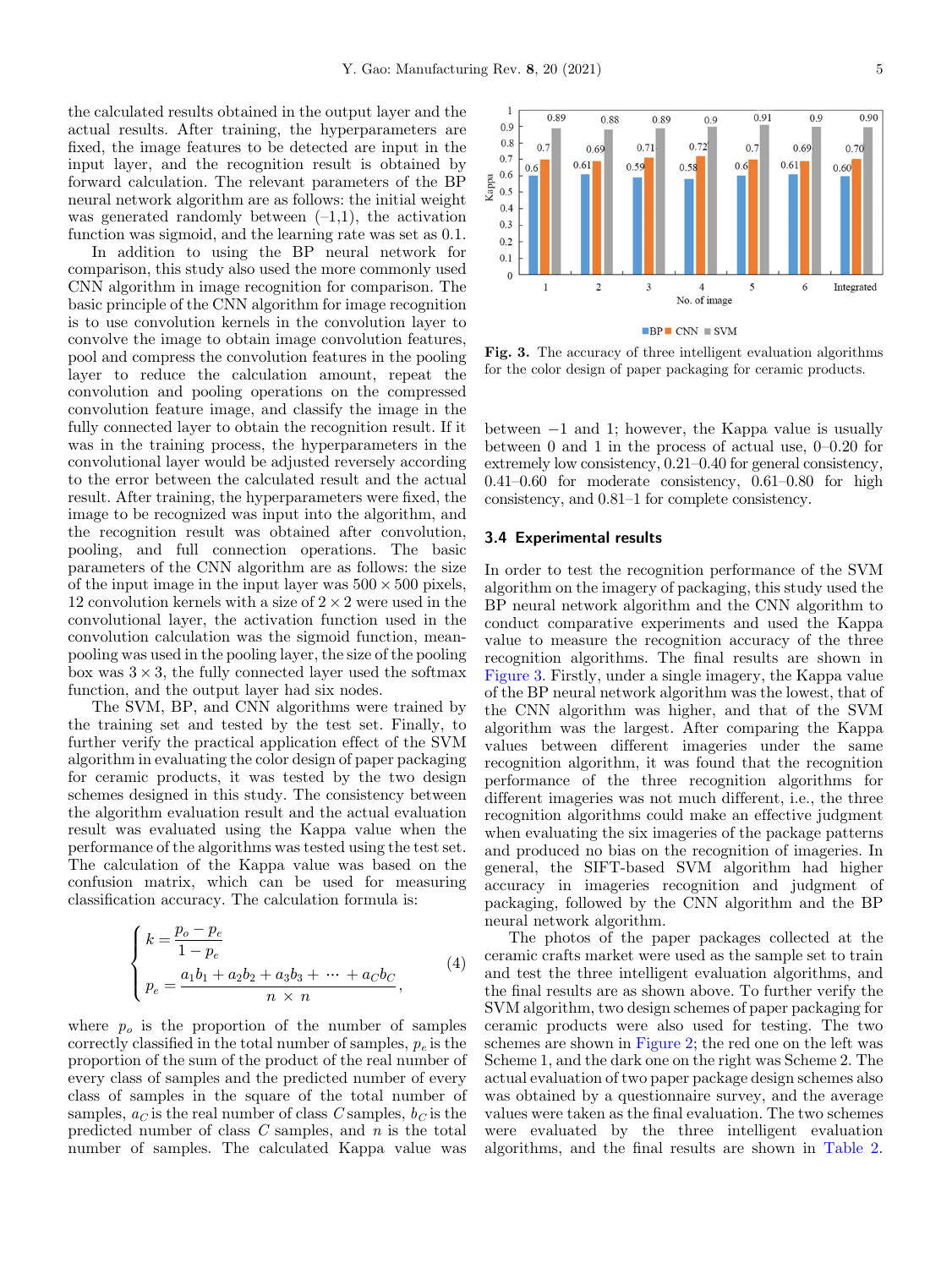<span id="page-5-0"></span>

| No. of imagery                       |                                        |                         |                 |                                |                        |                        |                      |
|--------------------------------------|----------------------------------------|-------------------------|-----------------|--------------------------------|------------------------|------------------------|----------------------|
| Imagery                              |                                        | depressing,<br>dynamic) | tacky,<br>resh) | uncomfortable.<br>comfortable) | tisorderly)<br>simple, | vulgar,<br>$\deg$ ant) | ordinary<br>amazing) |
|                                      | Actual Likert scale                    |                         |                 |                                |                        |                        |                      |
| Color scheme 1 of paper              | Likert scale of the BP algorithm       |                         |                 |                                |                        |                        |                      |
| packaging for ceramic products       | Likert scale of the CNN algorithm      |                         |                 |                                |                        |                        |                      |
| (Fig. 2, left)                       | Likert scale of the SVM algorithm      |                         |                 |                                |                        |                        |                      |
|                                      | Actual Likert scale                    |                         |                 |                                |                        |                        |                      |
| Color scheme 2 of paper packaging    | Likert scale of the BP algorithm       | $\mathbf{r}$            |                 |                                |                        |                        |                      |
| for ceramic products (Fig. 2, right) | Likert scale of the CNN algorithm      | Î                       |                 |                                |                        |                        |                      |
|                                      | the SVM algorithm<br>Likert scale of t |                         |                 |                                |                        |                        |                      |

The imagery evaluation results of two intelligent evaluation algorithms in Table 2 were compared with the actual evaluation results. As to Scheme 1, evaluations on imagery 1, 2, and 4 by the BP algorithm were different from the actual ones, evaluations on imagery 3 and 4 by the CNN algorithm was different from the actual evaluations, and the evaluation on imagery 6 by the SVM algorithm was different from the actual one; as to Scheme 2, evaluations on imagery 1, 2, 4, and 5 by the BP algorithm were different from the actual evaluation, evaluations on imagery 3 and 4 by the CNN algorithm were different from the actual evaluations, and only the evaluation on imagery 2 by the SVM algorithm was different from the actual result.

## 4 Conclusion

This paper briefly introduced the intelligent SVM algorithm for color design imagery evaluation of paper packaging. The SIFT feature of package photos was extracted. The intelligent algorithm was trained and tested using the sample set, i.e., the photos of paper packaging for ceramic products collected in the ceramic crafts market. The two paper package schemes were used for further test, and the SVM algorithm was also compared with the BP algorithm and the CNN algorithm. The final results are as follows: (1) the SVM algorithm had a higher accuracy than the BP algorithm and the CNN algorithm in evaluating the color imagery of the sample set; (2) in evaluating two design schemes of paper packaging for ceramic products, the results obtained by the SVM algorithm were closer to the actual evaluation results than those obtained by the BP algorithm and the CNN algorithm.

The limitation of this paper is that only paper packaging for ceramic products is evaluated by the intelligent algorithm, and the sample set of paper packaging for ceramic products was used for training the intelligent algorithm to make it more suitable for evaluating paper packaging for ceramic products but difficult to make accurate evaluation when facing other packaging. Therefore, the future research direction is to expand the training samples of the intelligent algorithm and make adjustments to the intelligent algorithm so that it can be more generalized to evaluate different packaging color schemes.

### Funding

This research did not receive any specific grant from funding agencies in the public, commercial, or not-forprofit sectors.

## **References**

- 1. A. Sirimamilla, H. Ye, Y. Wu, Phenomenological modeling of carpeted surface for drop simulation of portable electronics, J. Electr. Pack. 141 (2019) 021006.1–021006.6
- 2. L. Qian, Y. Xia, X. He, K. Qian, J. Wang, Electrical modeling and characterization of silicon-core coaxial through silicon vias in three-dimensional integration, IEEE Trans Comput. Pack Manag. (2018) 1–1